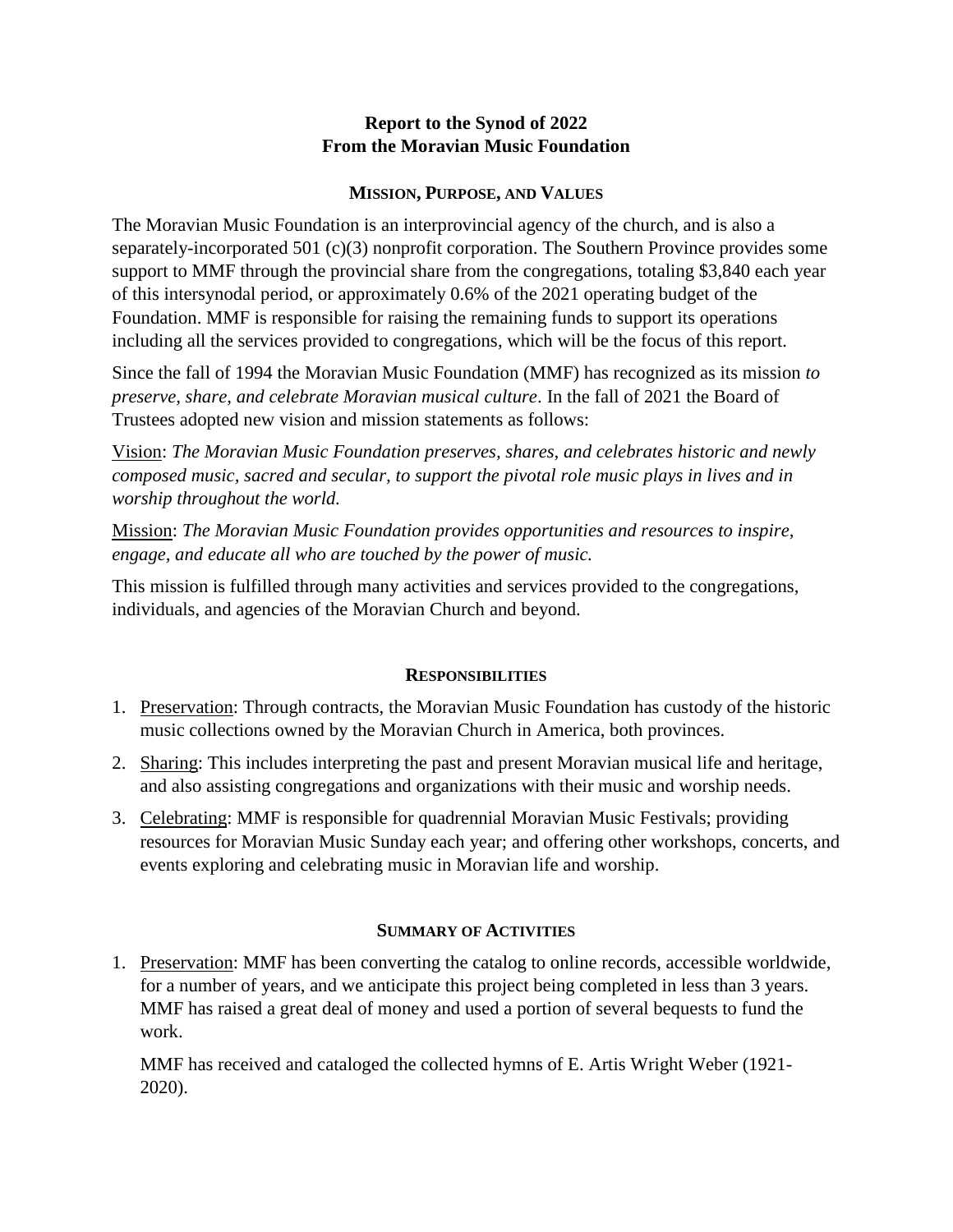2. Sharing: since the 2018 Synod, MMF has published 23 anthems in the Moravian Star Anthem Series. These include 4 arrangements of well-loved Moravian anthems in lower keys and arranged for smaller choirs, and 10 by living Moravian composers. Print costs have been supported by donations in honor of individuals, congregations, or occasions. MMF is working to make our printed music available through commercial retailers as well as directly from MMF.

MMF has also issued three compact disk recordings: *Harmonious to Dwell, Moravian Lower Brass plays favorite hymns*; *Sing Hallelujah! Moravian Music for Organ*; and *Joy of the Road*, music for piano and violin by Charles Vardell. Anticipated for completion and release later in 2022 is *What Good News: Moravian Christmas Music*. These and other Moravian music recordings are becoming available for streaming and digital download.

Throughout the pandemic MMF has been working with the Interprovincial Board of Communication to record and make available hymns and liturgies from the *Moravian Book of Worship* for online worship.

MMF has provided advice to both Provincial Elders' Conferences and many congregations and leaders, regarding music-making during the pandemic. Director Nola Knouse's 3 videos (on YouTube) concerning music and COVID-19 have received more than 17,000 views, reaching audiences far beyond the American Moravian church; at least one of these has been translated into Spanish (thank you, Angelica Regalado!).

MMF provides copyright advice and information to congregations, pastors, and musicians, and has had one-on-one contact in response to requests, over the past 4 years, with most of the North American congregations.

3. Celebrating: MMF sponsors quadrennial Moravian Music Festivals. The 26<sup>th</sup> Festival, originally scheduled for Bethlehem in July 2021, was "re-tooled" into two parts because of the COVID-19 pandemic. Part I, all-virtual, took place in July 2021, with a great many hours of recorded content, live and recorded lectures, seminars, and workshops, and social times available to Festival registrants; and nightly worship and concerts, both live and prerecorded, accessible online to anyone. Many were involved from several different provinces of the Unity, including South Africa, European Continent, Eastern West Indies, Peru, and Tanzania.

MMF also hosts Moravian Music on the Mountain, a music weekend at Laurel Ridge, each year. The 2021 and 2022 events were cancelled because of the pandemic, but we anticipate returning to this in 2023.

MMF recognizes the faithful service of church musicians (both musical leaders and participants) in several ways. The *James V. Salzwedel Award for Excellence in Church Music* is presented to musicians who have demonstrated their musical faithfulness in congregational life. Since the 2018 synod the award has been presented to the following Southern Province musicians: Nancy Sawtelle (Friedland), James Basta (Unity), William A. Hall (Bethania, Mayodan, Fairview, King), Keith Weatherman (Hope), and Elaine Sizemore (Moravia).